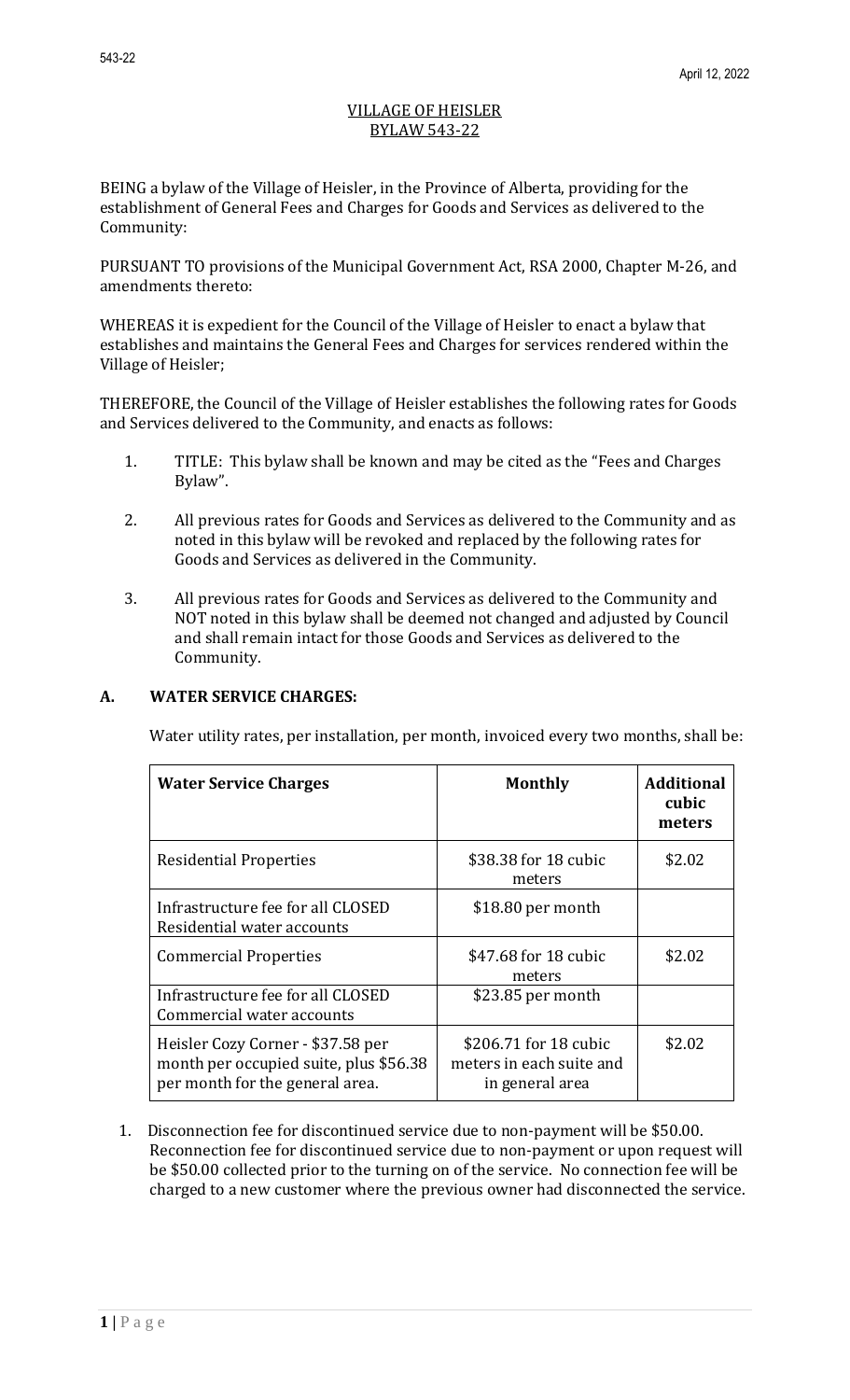### **B. SANITARY SEWER SERVICE CHARGES:**

Sewer utility rates, per installation, per month, invoiced every two months, shall be:

| <b>Sanitary Sewer Service Charges</b>                                                                             | <b>Monthly</b>                  | Annually             |
|-------------------------------------------------------------------------------------------------------------------|---------------------------------|----------------------|
| <b>Residential Properties</b>                                                                                     | \$17.95                         | \$215.40             |
| Infrastructure fee for all CLOSED<br>Residential sewer accounts                                                   | 8.98                            | 107.76               |
| <b>Commercial Properties</b><br>Infrastructure fee for all CLOSED<br>sewer accounts                               | \$28.05<br>\$14.03 per<br>month | \$336.60<br>\$168.36 |
| Heisler Cozy Corner - \$17.95 per<br>month per occupied suite, plus<br>\$26.93 per month for the general<br>area. | \$98.72                         | \$1,184.64           |

### **C. SOLID WASTE MANAGEMENT CHARGES:**

The Village of Heisler contracts the removal of solid waste in the municipality from the Flagstaff Regional Solid Waste Management Association. Solid waste collection rates, per installation, per month, invoiced every two months, shall be:

| <b>Waste Collection &amp; Disposal Charges</b> | <b>Monthly</b> | Annually |
|------------------------------------------------|----------------|----------|
| <b>Residential Properties</b>                  | \$21.78        | \$261.36 |
| <b>Commercial Properties</b>                   | \$25.92        | \$311.04 |
| Heisler Cozy Corner                            | \$78.73        | \$944.76 |
| Res/Com/Ind/Single Lot                         | \$22.26        | \$267.12 |
|                                                |                |          |

- 1. There is no discount available for annual payment of waste collection and disposal.
- 2. There is no option to opt out of the solid waste collection and disposal service.
- 3. All commercial accounts renting a bin will be invoiced separately by the Flagstaff Regional Solid Waste Management Association.

| <b>Waste Disposal Charges</b>      | <b>Monthly</b> | Annually |
|------------------------------------|----------------|----------|
| <b>Bin Rental/Service Accounts</b> | \$12.39        | \$148.68 |

4. All commercial accounts which purchase bin rental and/or disposal services from Flagstaff Regional Solid Waste Management Association shall be invoiced for municipal transfer, landfill and recycling services; and shall only be exempt from being invoiced the collection portion of the solid waste removal requisition.

#### **D. Fire Protection Services Charges:**

The Village of Heisler is an active member of the Flagstaff Regional Emergency Services Society (FRESS) which provides emergency services to the Flagstaff Region, including Galahad and Strome. Fire Protection Service Rates, per installation, per month, invoiced every two months, shall be: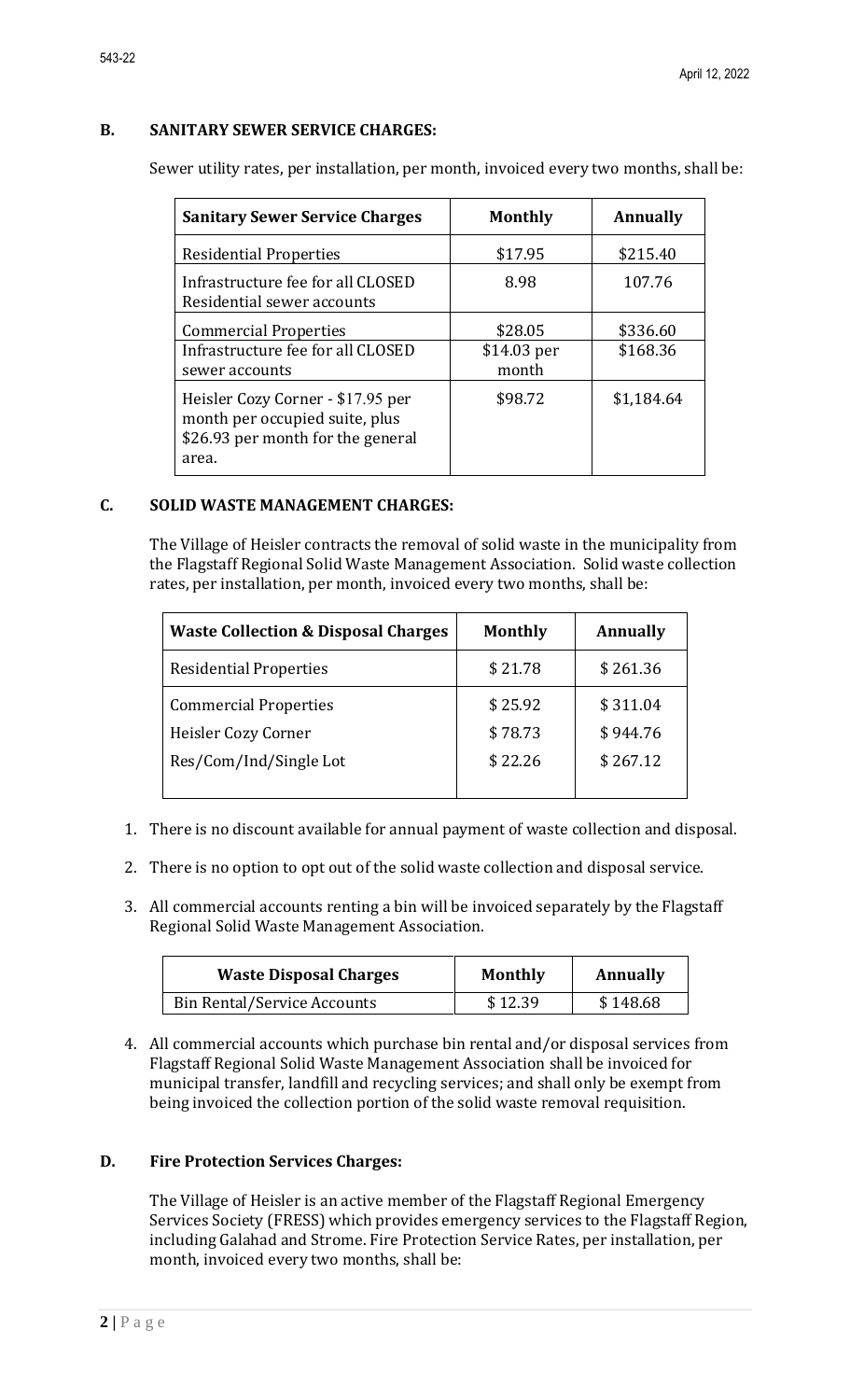| <b>Fire Protection Services Charges</b> | <b>Monthly</b> | Annually |
|-----------------------------------------|----------------|----------|
| Flat Rate all Utility Accounts          | 12.05          | \$144.60 |

- 1. There is no discount available for annual payment of fire protection services charges.
- 2. There is no option to opt out of the fire protection services.

# **E. GENERAL OFFICE FEES:**

| 1.  | Photocopies black/page                                          | \$<br>0.35   |
|-----|-----------------------------------------------------------------|--------------|
|     | Photocopies black/page after 24                                 | \$<br>0.30   |
|     | Photocopies colour                                              | \$<br>0.45   |
|     | Photocopies colour/page after 24                                | \$<br>0.40   |
| 2.  | Searching for, locating & retrieving records per 1/4 hour       | \$<br>7.00   |
| 3.  | <b>Municipal Pins</b>                                           | \$<br>3.00   |
| 4.  | Heisler Guy T-Shirts                                            | \$<br>18.00  |
|     | <b>Baseball T-Shirt</b>                                         | \$<br>12.00  |
|     | Kid's T-Shirt                                                   | \$<br>12.00  |
| 5.  | Heisler Magnet                                                  | \$<br>3.50   |
| 6.  | Heisler Hat                                                     | \$<br>18.00  |
| 7.  | Heisler Post Cards                                              | \$<br>1.25   |
|     | Heisler Post Cards 3 for                                        | \$<br>3.00   |
| 8.  | <b>Returned Bank Items</b>                                      | \$<br>40.00  |
| 9.  | Certificate of Compliance                                       | \$<br>50.00  |
| 10. | <b>Tax Certificates</b>                                         | \$<br>50.00  |
| 11. | <b>Tax Notification Fee</b>                                     | \$<br>75.00  |
| 12. | Development Permits: Renovations/Change of Use                  | \$<br>40.00  |
|     | Development Permits: New Construction of Homes/Garages          | \$<br>150.00 |
| 13. | <b>Annual Regular Dog Tags</b>                                  | \$<br>15.00  |
|     | if paid after January 31st                                      | \$<br>30.00  |
|     | Annual Vicious & Guard Dog Tags                                 | \$<br>100.00 |
|     | if paid after January 31st                                      | \$<br>200.00 |
|     | <b>Replacement Dog Tags</b>                                     | \$<br>5.00   |
| 14. | <b>Existing Village Owned RES Lots</b>                          | \$2,500.00   |
|     | <b>Existing Village Owned Non-RES Lots</b>                      | \$<br>1.00   |
| 15. | Faxes - Receiving/page                                          | \$<br>1.35   |
|     | Faxes - Sending/page                                            | \$<br>1.35   |
| 16. | Laminating/page                                                 | \$<br>2.25   |
| 17. | Copies of Minutes & Bylaws per page                             | \$<br>0.35   |
| 18. | FOIP Requests - Initial Fee                                     | \$<br>25.00  |
|     | Additional applicable fees for FOIP requests will be charged in |              |
|     | accordance with Schedule 2 of the Freedom of Information and    |              |
|     | Protection of Privacy Act, Revised Statutes of Alberta 2000,    |              |
|     | Chapter F-25.                                                   |              |
| 19. | Data Logger Report (Water Consumption)                          | \$<br>20.00  |
| 20. | Development Deposit (All New Developments)/lot                  | \$5,000.00   |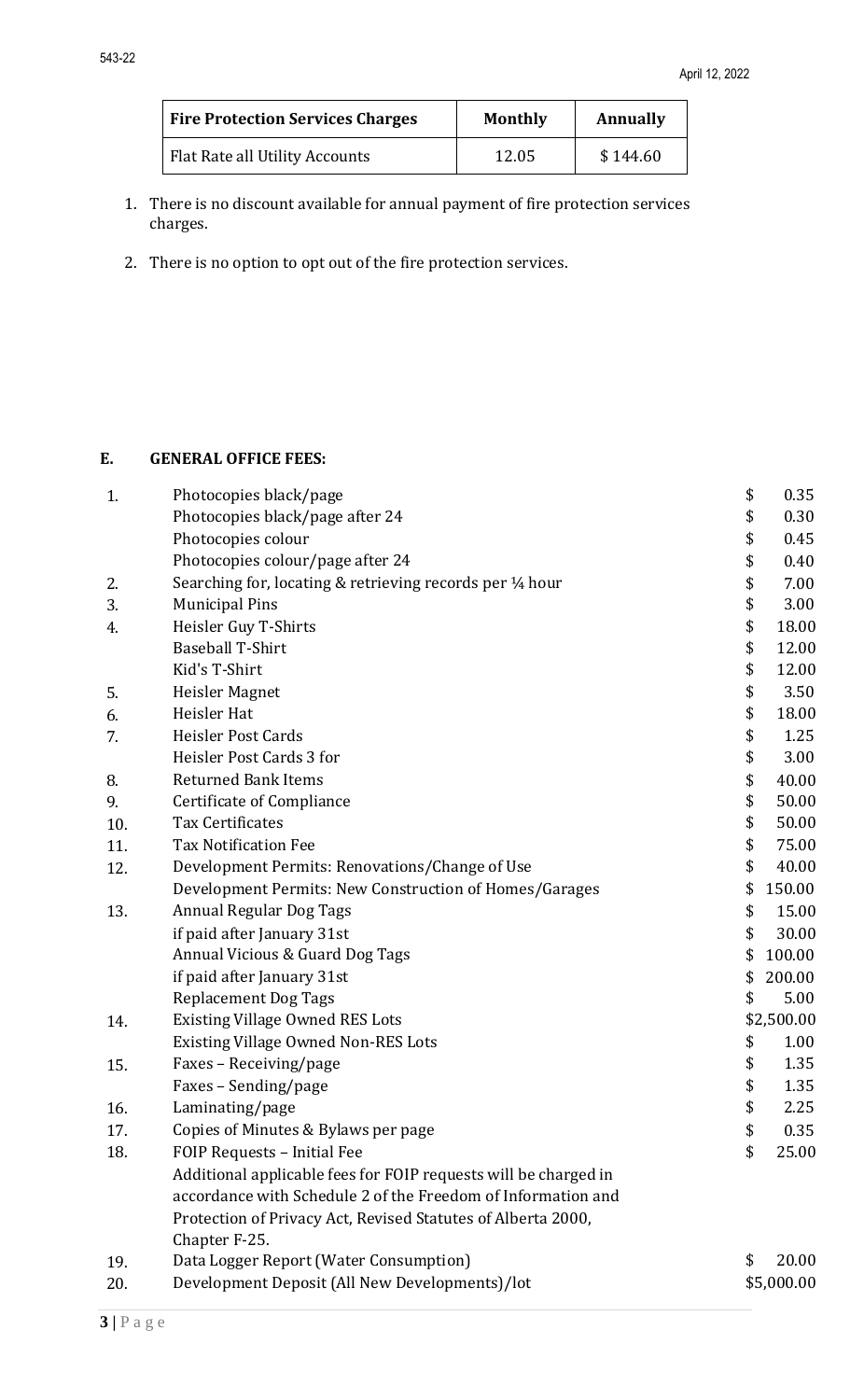Lots priced at \$2,500 and \$1.00 require a development deposit of \$5,000.00 that will be required to be paid to the Village of Heisler by the purchaser of the lot(s) upon signing the Land Sale Agreement for Lots Requiring Development with the Village of Heisler. The deposit is subject to deductions for any charges and expenses incurred by the Village for any damage caused to Village infrastructure, which includes but is not limited to roads/sidewalks, power/sewer/water lines, trees/shrubs. The Deposit, minus any applicable deductions will be returned to the purchaser once the development has been completed to the satisfaction of the Council of the Village of Heisler. 21. Amendment to Land Use Bylaw \$ 500.00

- 22. Subdivision & Development Appeals (As per Flagstaff Regional Agreement) any additional fees will be charged on a cost recovery basis
- 23. Subdivision Application (As per West Central Planning Agency)
- 24. Fire Hall Meeting Room \$ 40.00
	- 1. Requests for general office services by email or phone such as copies of minutes approved or unapproved, bylaws, policies, etc. will not be accepted until a completed SERVICE REQUEST FORM as per Policy #1208 is received by administration along with the required fee payable for the service. Administration will then complete the service as requested.

### **F. PUBLIC WORKS FEES:**

(All services will be charged one hour minimum)

|    | Charge for Grader/hour with operator                       | \$150.00     |
|----|------------------------------------------------------------|--------------|
| 2. | Charge for Tractor/hour with operator                      | \$80.00      |
| 3. | Charge for Lawn Maintenance/hour per worker                | \$50.00      |
|    | (mowing lawn and/or weed whacking by request)              |              |
| 4. | Charge for Lawn Maintenance/Snow removal                   | \$100.00     |
|    | for <b>unsightly property</b> /hour per worker             |              |
| 5. | Charge for Snow Removal/hour by request                    | 50.00<br>\$. |
| 6. | Charge for Snow Removal unsightly property/hour per worker | \$100.00     |
| 7. | Charge to Turn off Water at Curb Stop                      | 00.00        |
|    | Charge to Turn on Water at Curb Stop                       | 50.00        |

### **G. CAMPING & SPORTS GROUNDS FEES:**

|    | Camping – Fully Serviced Lots (10 lots)                                  |             |
|----|--------------------------------------------------------------------------|-------------|
|    | per night                                                                | \$<br>25.00 |
|    | per week                                                                 | \$150.00    |
|    | per month                                                                | \$650.00    |
| 2. | Camping – Park Only (no service)                                         |             |
|    | per night                                                                | \$<br>15.00 |
|    | per week                                                                 | \$<br>90.00 |
|    | per month                                                                | \$390.00    |
|    | Sports Grounds Rental – Weekend (includes booth)                         | \$150.00    |
|    | Conditions: Fees must be paid in full in advance and are non-refundable. |             |

#### **H. BULK WATER**